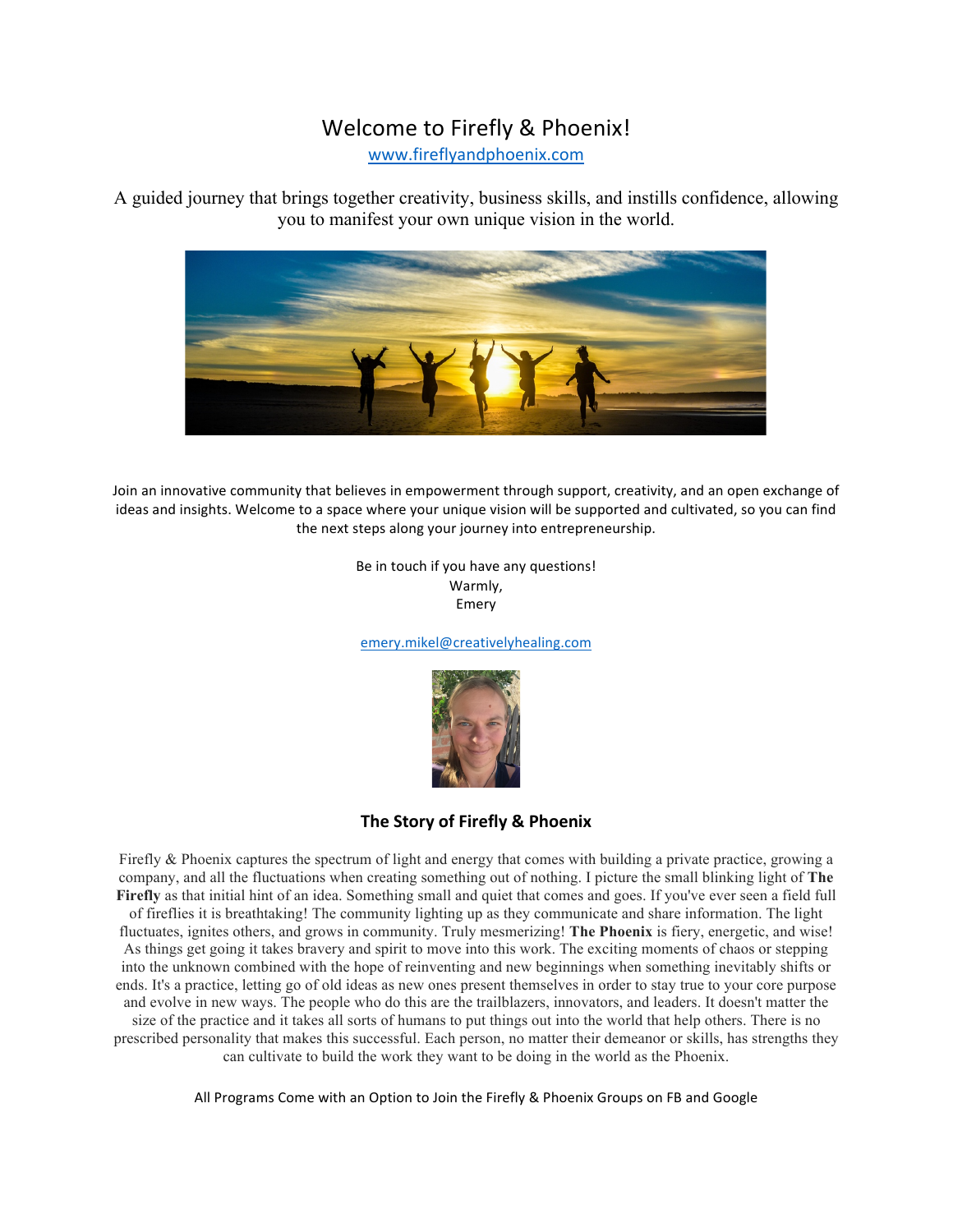### **ABOUT THE 3 KEY PROGRAMS: DREAMING, INNOVATING, AND TRAILBLAZING**

# **Dreaming: Envisioning What Is Possible (Firefly)**

Dreaming is a series of workshops from which you can build the foundation for your entrepreneurial adventures. These workshops give you the foundational knowledge, tools, and confidence to move forward with what you want to create in your practice and put out in the world. If you don't know what you want to do or have an idea, but aren't sure where to start, this program is for you! Take one at a time or sign up for all of them and get a few bonus offerings! 

Payment plans for taking all in one round are available. (contact Emery)

Foundational Workshop Series 2 hours each (2 LCAT CE Contact Hours Each) \$90 each or \$400 for all 5 (\$50 off)

If you sign up for a full round (all 5 at once) you also get:

- One free 1:1 mentoring session with Emery (30 min \$100 value)
- 1 What is Your Dream?
	- Your Vision, Values, Fears
	- First Step vs. Bigger Picture
	- You're Not Alone and Can Avoid Burnout
	- Which Clients are You Excited to Work With?
	- Finding the Words to Describe What You Want to Do
- 2 How Do You Want to Work?
	- Passive vs. Active Income
	- Online, In-Person, Traveling
	- **■** Individual, Couples, Family, Groups
	- Workshops, Support Groups, Contracting
	- Coaching vs. Therapy
	- Courses, Workshops, Books/Worksheets
- 3 What You Need to See Your First Client
	- Paperwork
	- **Example 1** Liability Insurance
	- Notes, Diagnosis, Treatment Plans
	- Meeting Online vs In-Person
- 4 Financial Wisdom
	- Bank Accounts, Taxes, Getting Started
	- How Much to Charge (sliding scale vs. set rate)
	- **■** Initially Talking to Clients About Finances
- 5 Intro to Marketing
	- § "Selling Yourself" in an Authentic, Honest Way
	- Organic and Community Based Marketing
	- Intro to Social Media, Online Profiles, Advertising
	- How to Use Your Website Effectively
	- Communicating Clearly in Your Material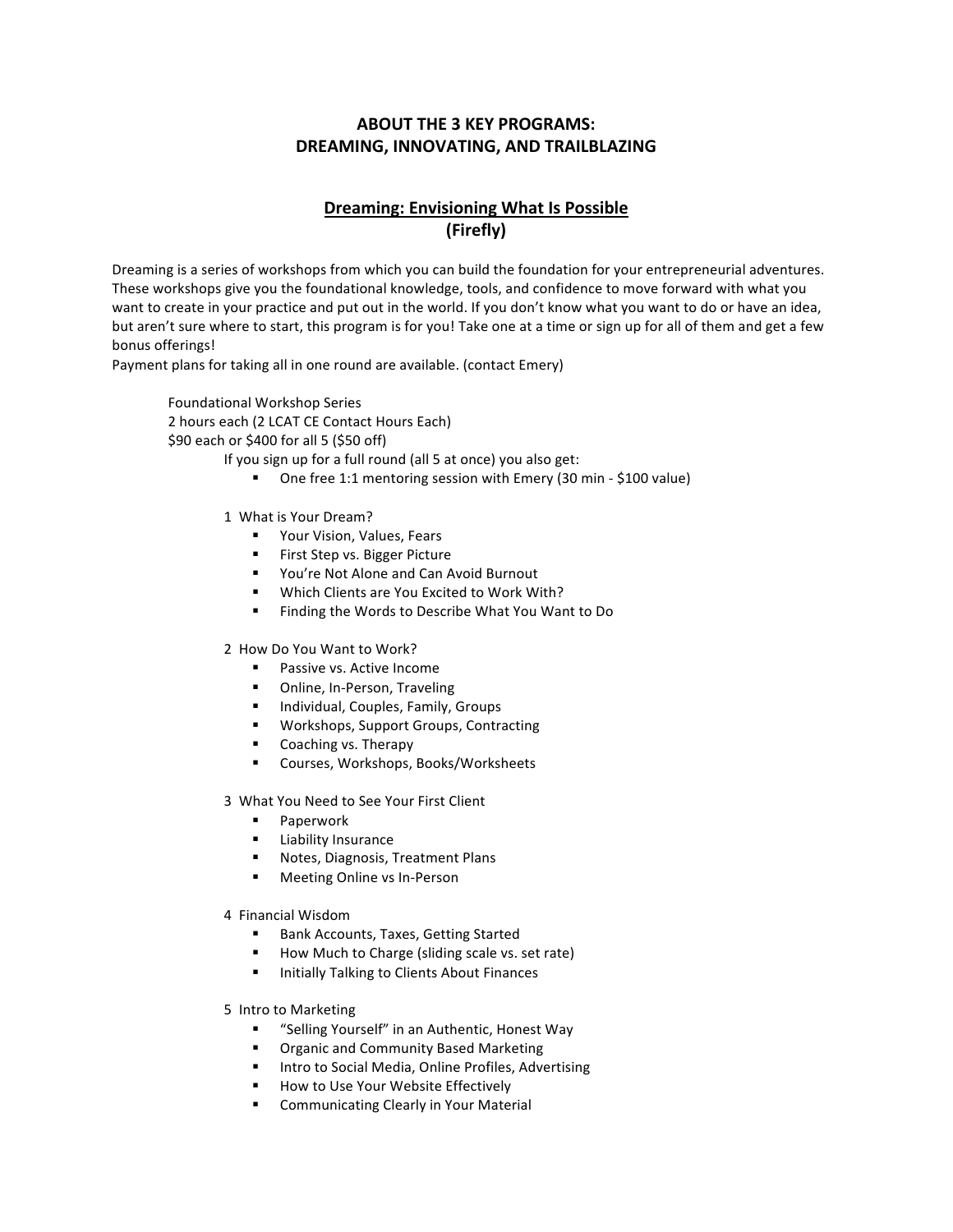### **Innovating: Actively Pursuing Your Intentions**

If you are motivated to really get things going, face fears, and build your practice, this program is for you! We will build off your ideas and create action oriented steps that will move you forward. Whether you want to get a handle on marketing or make it to 20 clients, this program will offer tools and support sustainable growth, so you can see things actively happen and make decisions with more energy and intention.

- 1-3 Months
	- $\circ$  \$750 (payment plan available)
	- o 6, 1.5-hour Group Meetings/Workshops
	- $\circ$  1 free individual 30-min mentoring meetings with Emery
		- Optional, additional discounted 1:1 meetings for the duration of the program.
	- o 9 LCAT CE Contact Hours (3 of those will count as ATCB Ethics Hours)
	- $\circ$  Lifetime access to the private Firefly & Phoenix Online Group
	- o Accountability Partner
	- $\circ$  Email Support
- Content
	- o Marketing for Your Practice
	- o How Much Are You Charging
	- o How to Diversify
	- o Your Website
	- o Ethical Considerations
	- o How to Grow Comfortably
	- $\circ$  Clinical Challenges in Private Practice (suicidal ideation, etc.)

### **Trailblazing: Embracing the World You Are Creating (Phoenix)**

When you have your practice started and want to connect with others, learn more, build out in new directions, and get support with accountability, this is your group. We meet regularly over a period of 5 months, set actionable goals that are unique to your work, cover more advanced topics in business/ethics/private practice, and help you feel supported in a community of similarly minded entrepreneurs. You even will have another member in the group as an accountability partner. We welcome people with all sorts of practices and ideas!

- 3-6 Months
	- $\circ$  \$1275 (payment plan available)
	- $\circ$  10 1.5-hour Group Meetings
		- 5 Meetings focus on challenges and questions from the group
		- 5 Meetings workshops on advanced marketing, diversifying offerings, advanced ethics, time management/working as an entrepreneur.
	- $\circ$  2 individual 30 min mentoring meetings with Emery
		- Optional discounted 1:1 meetings after those included for the duration of the program.
	- o 15 LCAT CE Contact Hours (3 of those will count as ATCB Ethics Hours)
	- $\circ$  Lifetime access to the private Firefly & Phoenix Online Group
	- o Accountability Partner
	- o Email Support